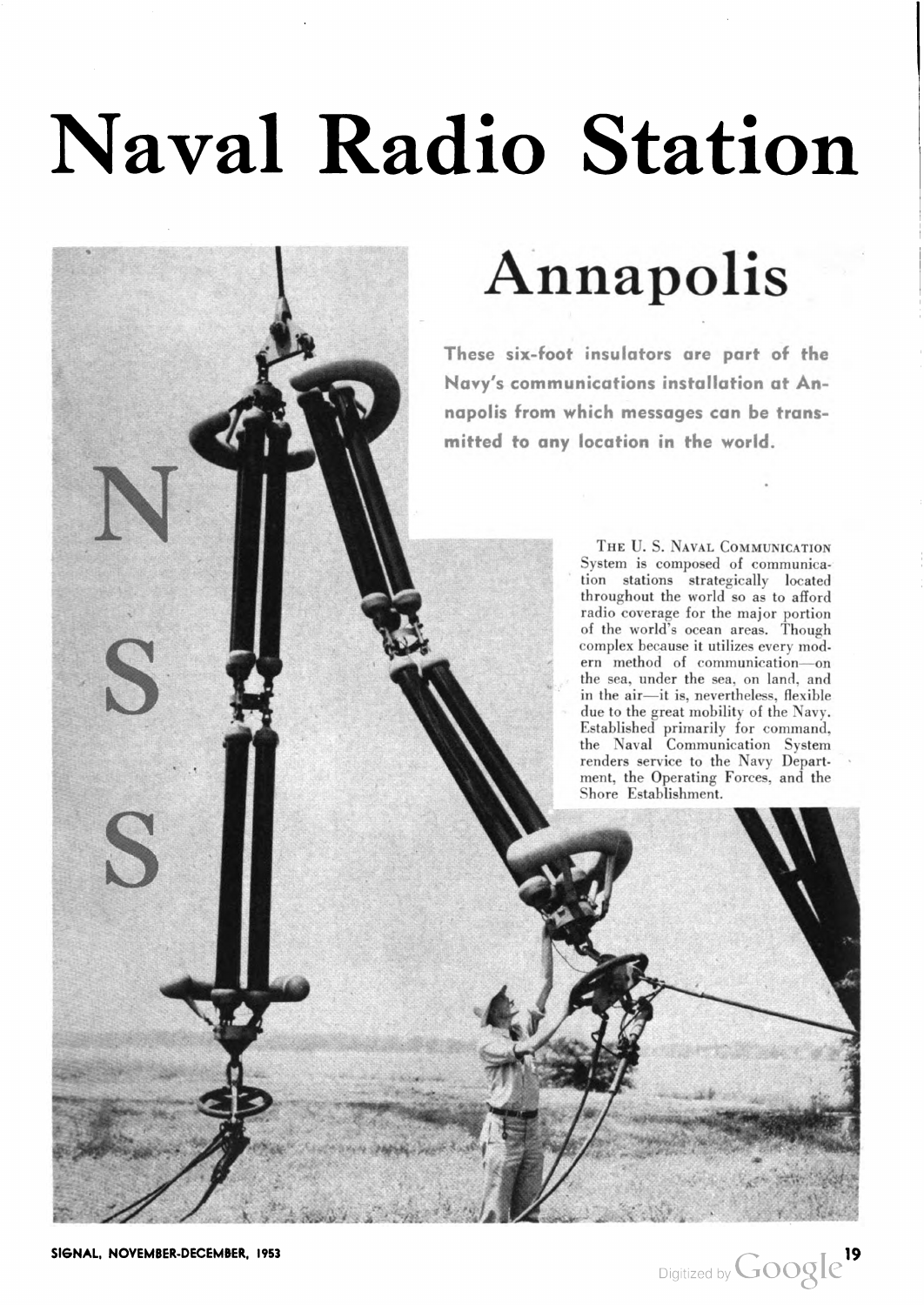The shore communication facilities serving the Navy Department have become representative of the entire Naval Communication System. For ad ministrative and command purposes, the communication centers have been combined with other activities per forming associated communication functions to form naval communica tion stations (NAVCOMMSTA). Operationally, communication centers normally are composed of: a message center, a cryptocenter, a relay station, and radio stations.

# **NAVCOMMSTA** Washington, D. C

The U. S. Naval Communication Station, Washington, is under the mili tary command of the Commandant, Potomac River Naval Command (PRNC), for those components lo cated in PRNC. Those components lo cated in the Severn River Naval Com mand (SRNC) are under the military control of the commandant of this command. Management control is the responsibility of the Chief of Naval Operations (CNO) , through the Direc tor, Naval Communications (DNC).

As the nerve center of the highly organized communication network, the U.S. Naval Communication Sta tion, Washington, is composed of the communication center which opera tionally includes the message center, cryptocenter, and relay station lo cated in the Navy Department Build ing in Washington, D. C. together with the naval radio stations (NAV-RADSTA) in Annapolis, Maryland; Arlington, Virginia; and Cheltenham. Maryland: and the Registered Publi cation Issuing Office (RPIO). NAV-RADSTA (R) Cheltenham is the re ceiving station, whereas the others are transmitting stations.

Through the facilities of the Naval Communication Station, Washington, the Navy Department has immediate contact with all its forces throughout the world.

# Transmitting Station

The importance of the role of the U. S. Naval Radio Station (T), An napolis, Maryland, is apparent when it is realized that it serves as the voice of the nerve center of the world's largest Naval Communication System. Initially commissioned in 1918, the station was referred to as a high-powered station. The name has survived as a local designation, attributable to the 500-kw. VLF transmitter and associated equipment. The transmitting antenna, supported by nine 600-foot steel towers, constitutes



Radio link antennas under construction.

a unique landmark. In addition, there is a veritable forest of bare poles sup porting antenna wires, coordinated by rows of poles carrying an increas ing number of radio transmission lines to the two large transmitter buildings. At its commissioning, NAVRADSTA Annapolis (NSS) be came the highest powered station in a series of eight major Navy radio stations commissioned during the period 1913-1918. One of the trans

mitter buildings and four of the steel towers have been in continuous use since 1918 when NSS was commis sioned with two 350-kw. arc trans mitters. Later, the Navy began using vacuum tube transmitters at major stations. The NSS arcs were decom missioned in 1934 and replaced by the 500-kw. vacuum tube VLF trans mitter.

# Very Low Frequency Transmitter

The 500-kw. VLF transmitter oper ates on a wave length of approximate ly ten miles. The tower-supported an tenna is some 1000 feet wide by 4000 feet long. Its physical characteristics are kept fairly constant by means of tower counter-weights totalling 100 tons. There are approximately 10 miles of cable in the antenna alone while the antenna covers approximately 100 acres.

The transmitter proper is housed in an aluminum bungalow with four house-size doors for access. Ampli fier tuning coils are so large that men go inside them for close inspection. The ceiling of the helix house adjacent to the transmitter is 50 feet high to accommodate the huge antenna tuning coils wound with Litz cable. Two cables in parallel, each two inches in diameter, are required to carry the enormous antenna current. Such a strong radio frequency field exists near the coils that fluorescent bulbs light up when held in one's hand, and a nearby grounded water pipe and a grounded metal conduit can be shorted, causing a blinding flash. At full power, the antenna downlead, some 35 feet above ground, has 250,000 volts RMS present. Aver age voltage per foot between down lead and ground is some 7000 volts. Persons wearing nailed leather shoe soles have had their feet burned walk ing near this field. Once a mounted marine sentry, passing the downlead at some forty feet, suffered a flesh burn where his leg lay against a har ness buckle.

# High Frequency Transmitters

Most of the station's service is per formed by the less spectacular high frequency transmitters, rated between 2- and 40-kw. output. Adjustments of these transmitters are made manu ally and by servo-mechanisms. To cool the transmitters, both forced air and water cooling systems are em ployed. However, the water cooling systems are becoming obsolete as larger air-cooled transmitter tubes are perfected. Heat from both cool

# 20 SIGNAL, NOVEMBER-DECEMBER, <sup>1953</sup>

Digitized by **Google**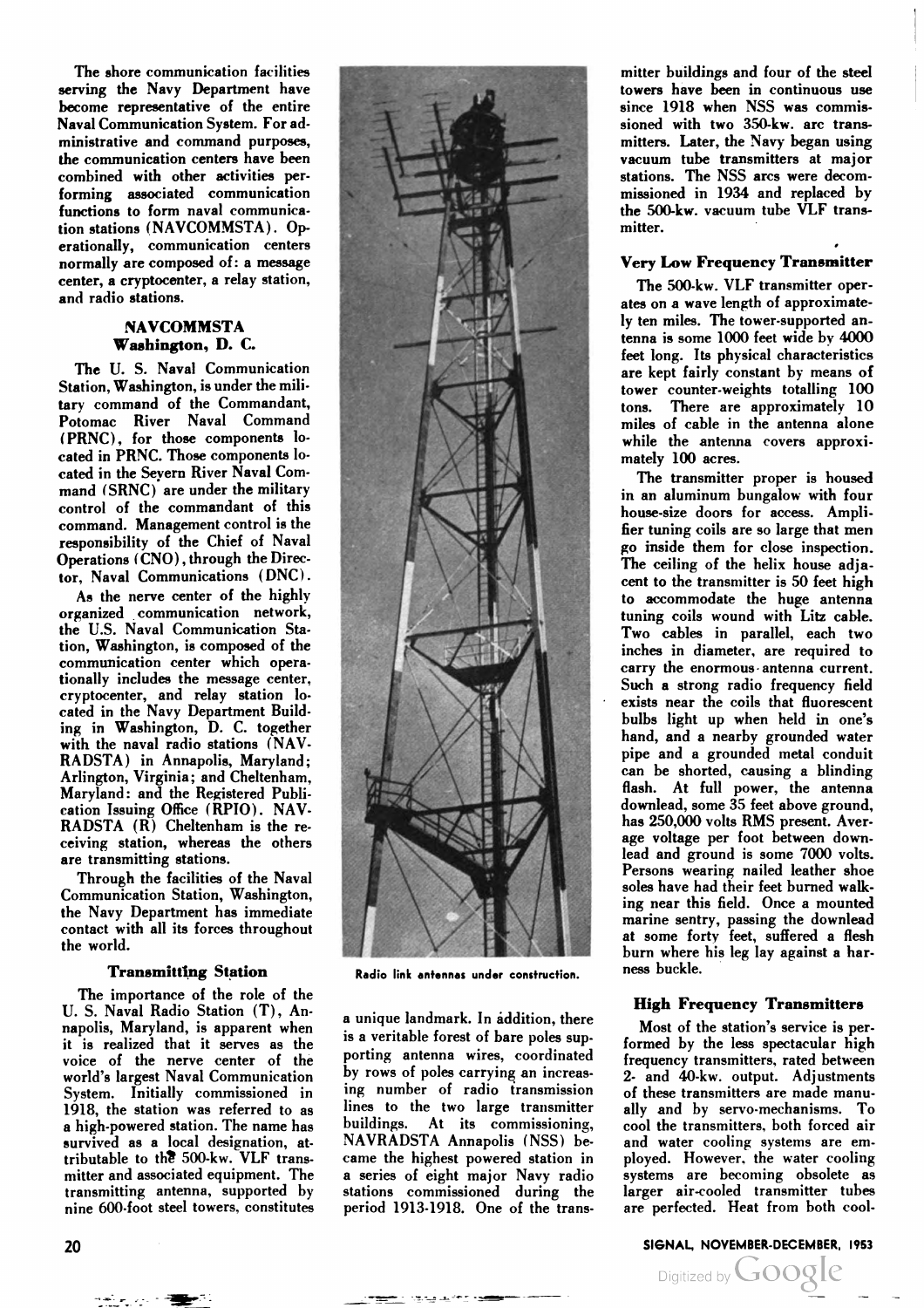ing systems is currently used during the winter months to heat the trans mitter rooms.

To effect the transoceanic and transcontinental transmissions, the transmitting station at Annapolis is equipped and manned as an auto matic traffic relay point. Communica tions are translated to low or high frequencies as required, and consid erably amplified in power prior to transmission.

Since long-distance transmitting service is supplied continuously, transmitters of suitable power must be furnished promptly on the specific operating frequencies when requested by the Naval Communication Center. Washington, D. C. At the same time, antennas designed for the operating frequencies and the geographical serv ice areas must be provided. Facilities and personnel must be in constant readiness to restore immediatelv transmitting service with stand-byequipment in case outgoing communi cations are interrupted because of equipment failure. To meet present service requirements, some 60 radio transmitters and 100 antennas of vari ous types are in commission. (How ever, the future operating require ments are such that a new windowless, air-conditioned, strictly func tional transmitter building, and its associated antennas, including one 800-foot tower, is being constructed.) To provide against individual trans

mitter or antenna failure, and to meet broad military requirements, a high degree of flexibility in joint antennatransmitter employment is obtained with radio frequency transmission line-switching stations. These rugged, highlv practical installations are a significant operational feature. While antennas are the point of departure of the radio signals, the incoming communications arrive via radio link or landline at the terminal equip ments. The terminal facilities form another system which requires pre cise adjustment before long-distance radio communications can be effec tive. On one point-to-point communi cation circuit, i.e., from the Naval Communication Station, Washington, D. C. to the Naval Communication Station. Pearl Harbor, there is per haps the most complex aggregation of electronic and auxilliary equip ment in continuous, co-ordinated op eration in peacetime.

### Facilities and Services

NSS serves the Navy Department continuously with varied types of communications. Outstanding ad vances have been made since the transmitters were first manually keyed over direct current control lines from Washington to Annapolis. The use of keyed audio-frequency tones, in place of direct current keying, has over come distance limitations of remote transmitter keying and achieved the necessary precision of the tone pulses to make automatic teletypewriter and

VLF antenna; approximately 1,000 to 4,000 fcot.



multiplex transmissions reliable. Fac simile transmissions are now routine; these and radio-teletypewriter signals are transmitted by frequency-shift methods that improve the reliability of long-distance transmission equiv alent to a transmitter power increase of approximately 20 times. On major circuits, single-sideband transmitters are employed which are capable of transmitting six teletypewriter mes sages and one voice conversation at the same time.

# Broadcast Service

Long-distance transmissions fall into the broadcast, ship-to-shore and point-to-point groups. By means of broadcasts, ships anywhere in the At lantic and other areas served by NSS, receive communications without the need for breaking radio silence. Be cause ships may be just off the coast or thousands of miles away, and be cause no single radio frequency is suitable at all distances involved, the broadcasts are transmitted simultane ously on several frequencies. Recep tion on board ship may be on one or more of these frequencies as condi tions require. The Atlantic Ocean Area lies over a broad range of bear ings from Annapolis, and broadcast transmissions must be directed ac cordingly by suitable transmitting an tennas. Marconi antennas and halfwave doublets in various arrange ments are suitable for this service. The doublet antennas may be singlewire antennas oriented parallel to the average coastal direction, or may be a suitable directional antenna array increasing transmission to seaward while reducing transmission inland. Broadcasts and individual ship-to shore transmissions still employ the original continuous-wave, or carrieron/carrier-off, method of signaling, although frequency-shift is being used on some broadcasts.

#### Point-To-Point Service

Contrasted to broadcast service, the point-to-point service requires the most concentrated radio beam trans mission compatible with the frequen cies employed. Where the broadcast service antenna covers an angular sector similar to a floodlight, the point-to-point service antenna must concentrate the radio energy like a searchlight beam. This is because the transmission is to one single geo graphical point, usually on a single transmitting frequency, and a strong dependable signal is required, with a minimum of power consumption. Concentration of the signal is secured

SIGNAL, NOVEMBER-DECEMBER, 1953<br>Digitized by  $Google$